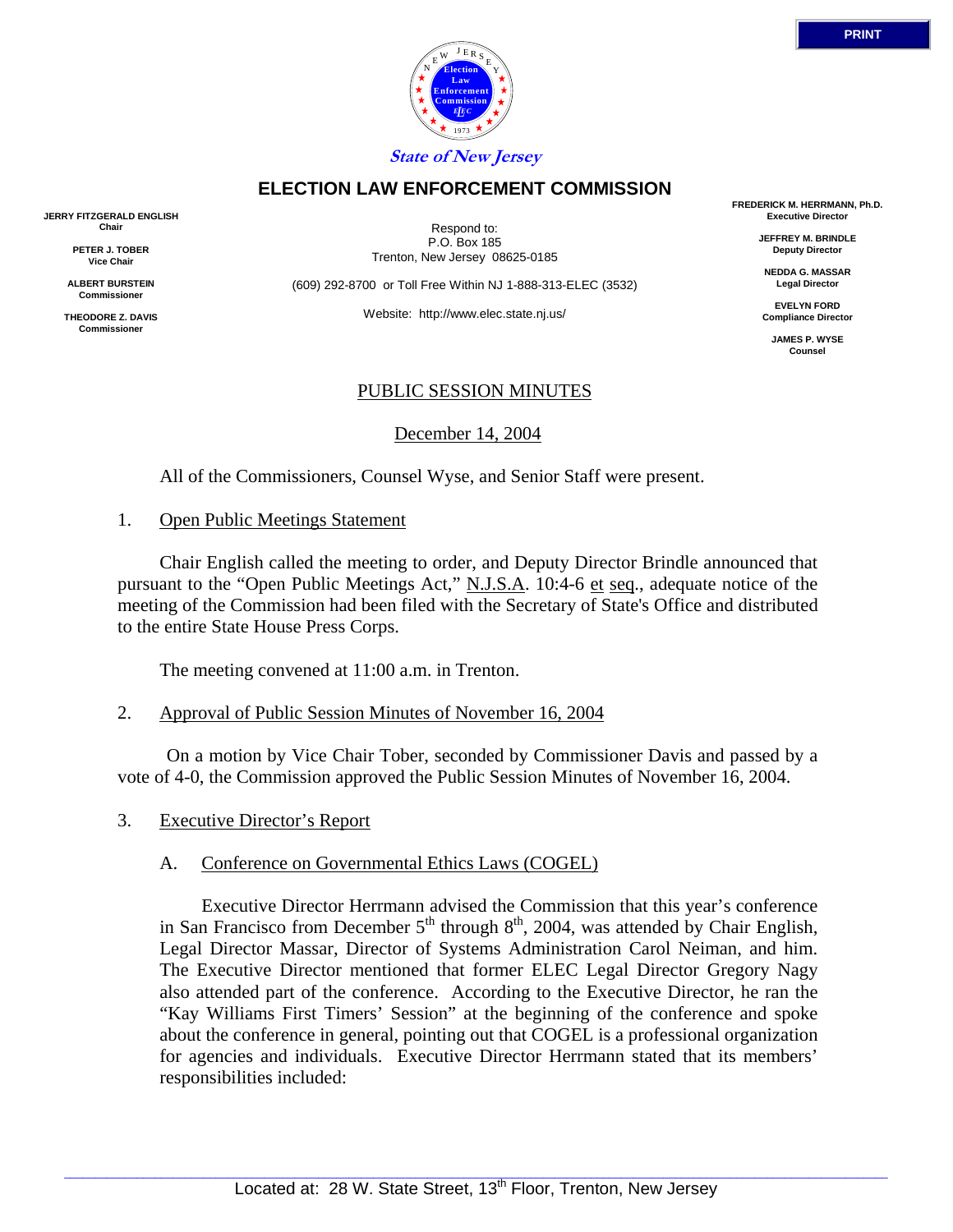- Governmental Ethics,
- Elections,
- Campaign Finance,
- Freedom of Information, and
- Lobby Law Regulation.

 At this juncture, Chair English described her experience at the COGEL conference as very fruitful. She spoke of the high regard conferees have of the Commission and of Executive Director Herrmann.

 Executive Director Herrmann said that as part of his "First Timers'" session, he went over the conference agenda, highlighted the information to be found on the COGEL web site, discussed COGEL publications, and reviewed the governing structure of COGEL, concentrating on the role and responsibilities of the Steering Committee, which is the organization's 11-member governing body. Executive Director Herrmann informed the Commission that conference attendees heard presentations by five outstanding plenary session speakers:

- Michael Josephson, Founder and President of the Josephson Institute of Ethics;
- Jerry Brown, the Mayor of Oakland and the former Governor of California;
- Karamjit Singh, a Commissioner on the United Kingdom Electoral Commission;
- Arianna Huffington, a Nationally Syndicated Columnist and former candidate for Governor of California; and,
- Kim Campbell, the first woman to become Prime Minister of Canada.

 The Executive Director noted that of great interest were the annual update sessions on campaign financing and lobbying, which review new legislation and litigation across the United States and Canada. He advised the Commission that he spoke at the campaign financing update session about the recent legislative initiatives in New Jersey, emphasizing the unique increase in ELEC's funding to administer the many changes in the law. He stated that an update session on advances in electronic filing was of great value and that a broad range of topical panels were attended as well. The Executive Director indicated that these panels included:

- Preelection enforcement issues,
- A look at the first election held under the Bipartisan Campaign Reporting Act (BCRA),
- Pay-to-play regulation of contractors and consultants,
- The Campaign Finance Model Law, and
- Campaign auditing techniques.

 In addition, Executive Director Herrmann mentioned that the breakfast table topic discussions in small interactive groups that were of particular interest included: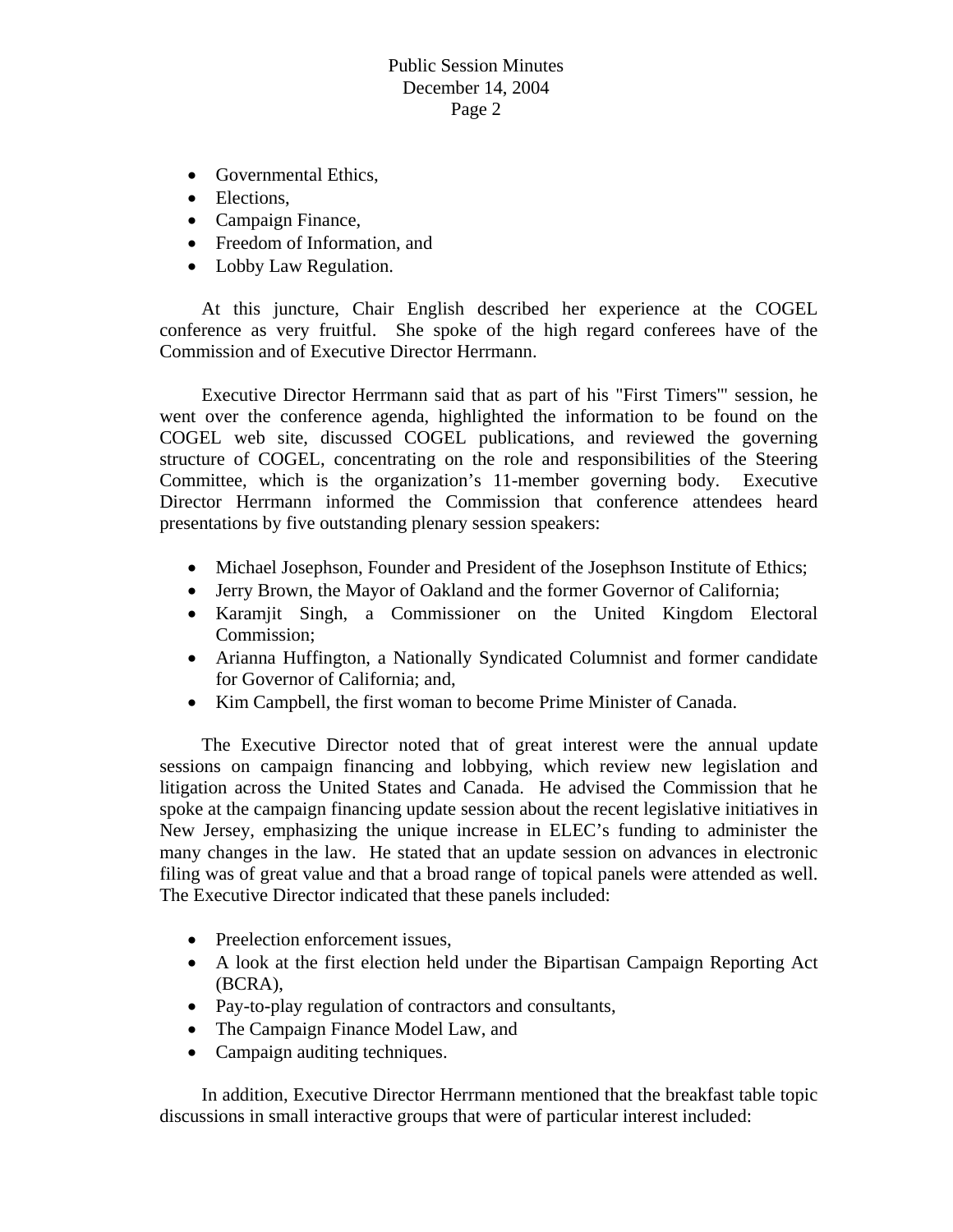- Clean Elections.
- 527 Organizations,
- Investigations, and
- Public education and training.

 According to Executive Director Herrmann, a large number of ELEC reports were placed in the publications and vendor display area including:

- The 2003 Annual Report,
- White Paper Number 17 "Legislative Election 2003: The Rise of Party-Oriented Campaigning,"
- "Road to the Future: Improving the Convenience and Usefulness of ELEC's Internet Site,"
- "Lobbying in New Jersey 2004,"
- "The NORCOL Lobbying Guidebook Third Edition," and
- "The COGEL Campaign Financing and Lobbying Bibliography Fifth Edition."

 The Executive Director added that three recent articles by him were available. These articles were:

- "Empowering Governmental Ethics Agencies" (Council of State Governments  $(CSG)$  Spectrum – 2004);
- "Sweeping Ethics Reform, New Jersey Style" (COGEL Guardian, 2004); and,
- "Ethical Leadership Lessons from the Boardroom and the Battlefield" (COGEL Guardian, 2003).

 Executive Director Herrmann noted that he had the honor of introducing Dr. Herbert E. Alexander and presenting him with the 2004 COGEL Award during the COGEL Awards Banquet. He said that Dr. Alexander is the world's foremost academic expert in campaign financing who had served as a consultant to the Commission on three different occasions.

 The Executive Director reported that at the annual business meeting on the last day of the conference, it was announced that Legal Director Massar had been selected to the Steering Committee and that her selection is not only a great honor for her but also for the Commission. According to Executive Director Herrmann, Legal Director Massar is the first New Jersey member of the Steering Committee in over a decade and a half. He stated that ELEC has had three previous staff members serve on the Committee and that the Founding Father of COGEL, Frank P. Reiche, was the Commission's first Chair. He added that there is no question that Legal Director Massar will continue this tradition of service and will make countless contributions of her own. Executive Director Herrmann mentioned that she has already been appointed as Chair of the Model Law Committee and a member of the International Fund Board. In addition, Executive Director Herrmann stated that Director of Systems Administration Carol Neiman further added to ELEC honors when she was chosen for the Technology Committee.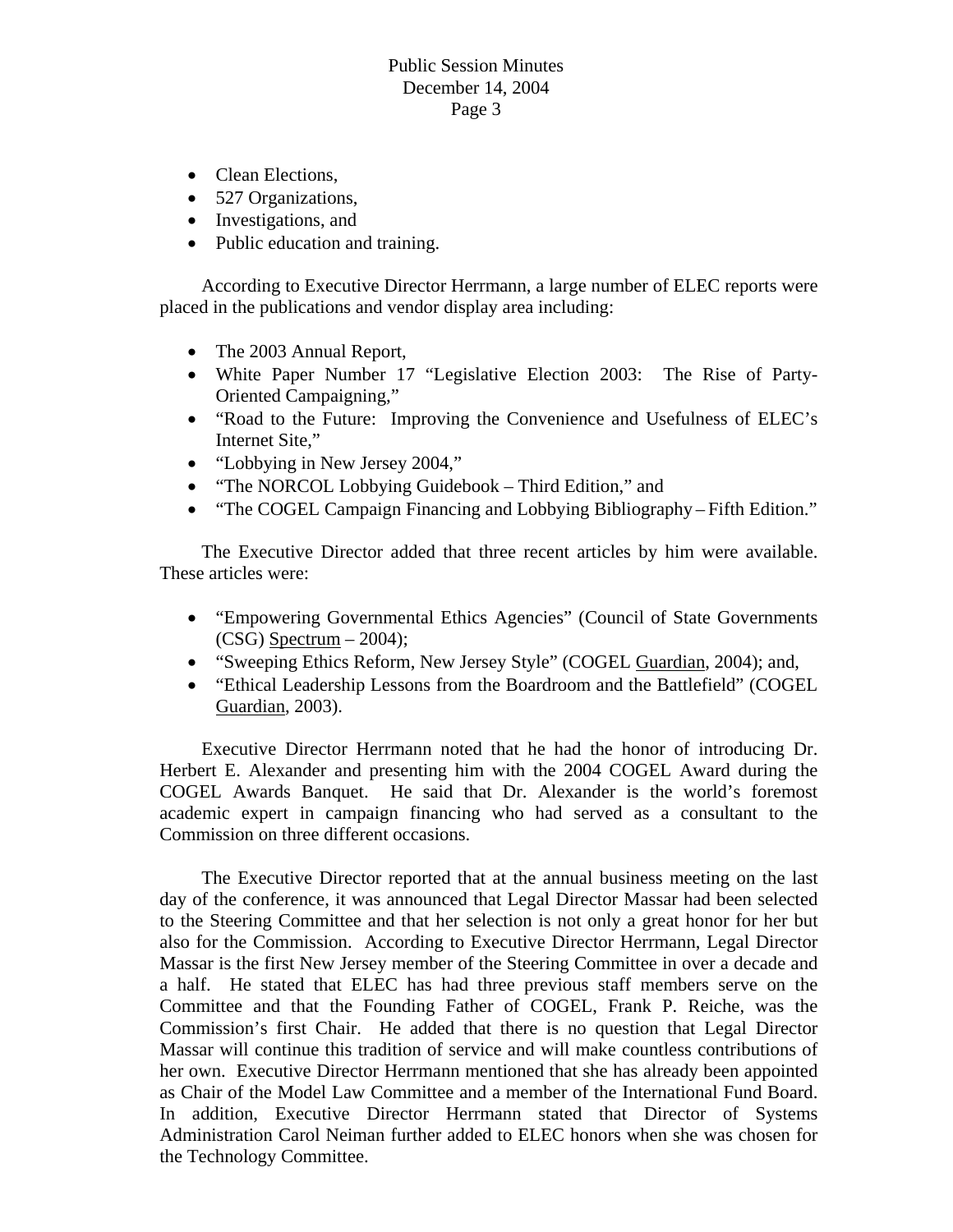# B. Staff Activities

 Executive Director Herrmann announced that ELEC's new webmaster Maryanne Garcia recently designed and improved the "Employee Intranet Site," adding that it is filled with important information regularly needed by the staff. Information on the Intranet includes:

- Work calendars,
- Phone lists.
- Policies.
- Personnel information.
- Employee news,
- Links, and
- Emergency materials.

 The Executive Director reported that on November 18, 2004, ELEC had a consulting table at the League of Municipalities Convention. He noted that the table gives the Commission an annual opportunity to have direct contact with local elected officials. Executive Director Herrmann informed the Commission that Associate Director of Compliance and Information Linda White and Assistant Compliance Officer Nancy Fitzpatrick staffed the table this year.

 The Executive Director indicated that Director of Gubernatorial Public Financing Amy Davis and her staff have begun the training of gubernatorial campaigns for the upcoming primary. He said that a first session was held in the conference room on November 22, 2004, and a second one will be held on December 17, 2004. According to Executive Director Herrmann, staff discussed public financing procedures and regulations governing the qualification and submission process for receipt of gubernatorial matching funds and new regulations concerning campaign reporting and gubernatorial public financing. He mentioned that time was provided for questions and various materials were distributed. According to the Executive Director, the session featured introductory remarks by Legal Director Massar. Executive Director Herrmann informed the Commission that as part of the new laws enacted in 2004 (P.L. 2004, C. 22), the training of gubernatorial treasurers is mandatory and that staff has begun the process of mandatory treasurer training under that law for other treasurers as well. He advised the Commission that training sessions were held on December 8, and December 10, 2004, for treasurers of the Republican and Democratic State Committees and the four Legislative Leadership Committees, noting that four dates have been reserved in January and February to start the training of legislative candidate treasurers. The Executive Director added that by December of next year, training will also be available on the web site.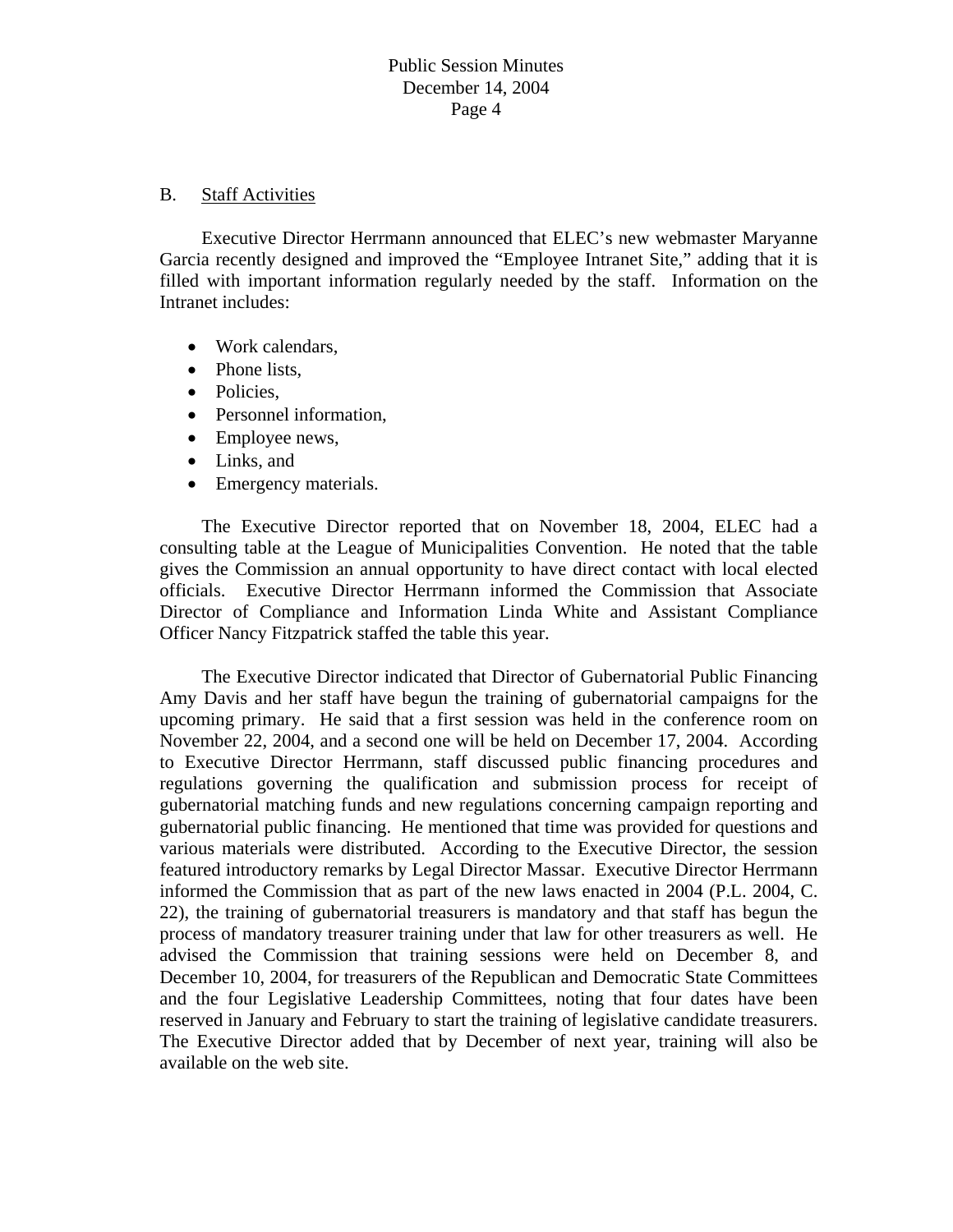Executive Director Herrmann told the Commission that on November 23, 2004, he testified as an "expert witness" before the New Jersey Property Tax Convention Task Force at Rutgers University in New Brunswick. He stated that he answered questions about contribution limits and public financing in the context of electing convention delegates. Executive Director Herrmann indicated that over the past few months, he has also been providing the Task Force staff with additional background materials about the State's campaign finance laws.

 The Executive Director reported that on December 10, 2004, Compliance Director Ford appeared as a panelist at an Institute of Continuing Legal Education (ICLE) seminar in Trenton where she discussed the State's lobbying laws and regulations with an emphasis on the recent changes and the Commission's plans for implementing them.

### C. Legislative Developments

 Executive Director Herrmann informed the Commission that on December 6, 2004, Deputy Director Brindle testified before the Assembly State Government Committee in favor of A-3434 (Steele/Hackett) and S-27 (Codey/Karcher), which freeze contribution limits in 2004 for all committees except candidate committees. He said that S-27 had passed the Senate 36-0 on October 25, 2004; the bills were released unanimously by the Assembly State Government Committee; and, on December 13, 2004, S-27 passed the General Assembly by a vote of 77-1.

### D. Winter Meeting Schedule

 January 18, 2005, at 11:00 a.m. in Trenton; February 15, 2005, at 11:00 a.m. in Trenton; and, March 15, 2005, at 11:00 a.m. in Trenton.

### 4. 2005 Gubernatorial Public Financing Program Preparation

 Legal Director Massar summarized steps taken by staff to prepare for the 2005 Public Financing Program, as well as procedures for certification by staff of matching funds to participating candidates. According to Legal Director Massar, a computer assistant and four public financing analysts, who are responsible for review of all public matching fund submission documents, have been hired and are being trained in public financing procedures, including the Gubernatorial Electronic Filing System (GEFS). She said that the first date for submitting a claim for 2005 primary election matching funds is January 4, 2005, adding that an existing public financing computer module has been reviewed and simulated submissions will be performed as part of training of new staff members.

### Matching Fund Procedures

 Legal Director Massar stated that when an initial submission for matching funds is received, staff must determine whether or not the candidate is qualified to receive public funds. A candidate is qualified if he or she has raised and spent \$300,000 in contributions subject to the contribution limit (\$3,000) and has agreed in writing to participate in two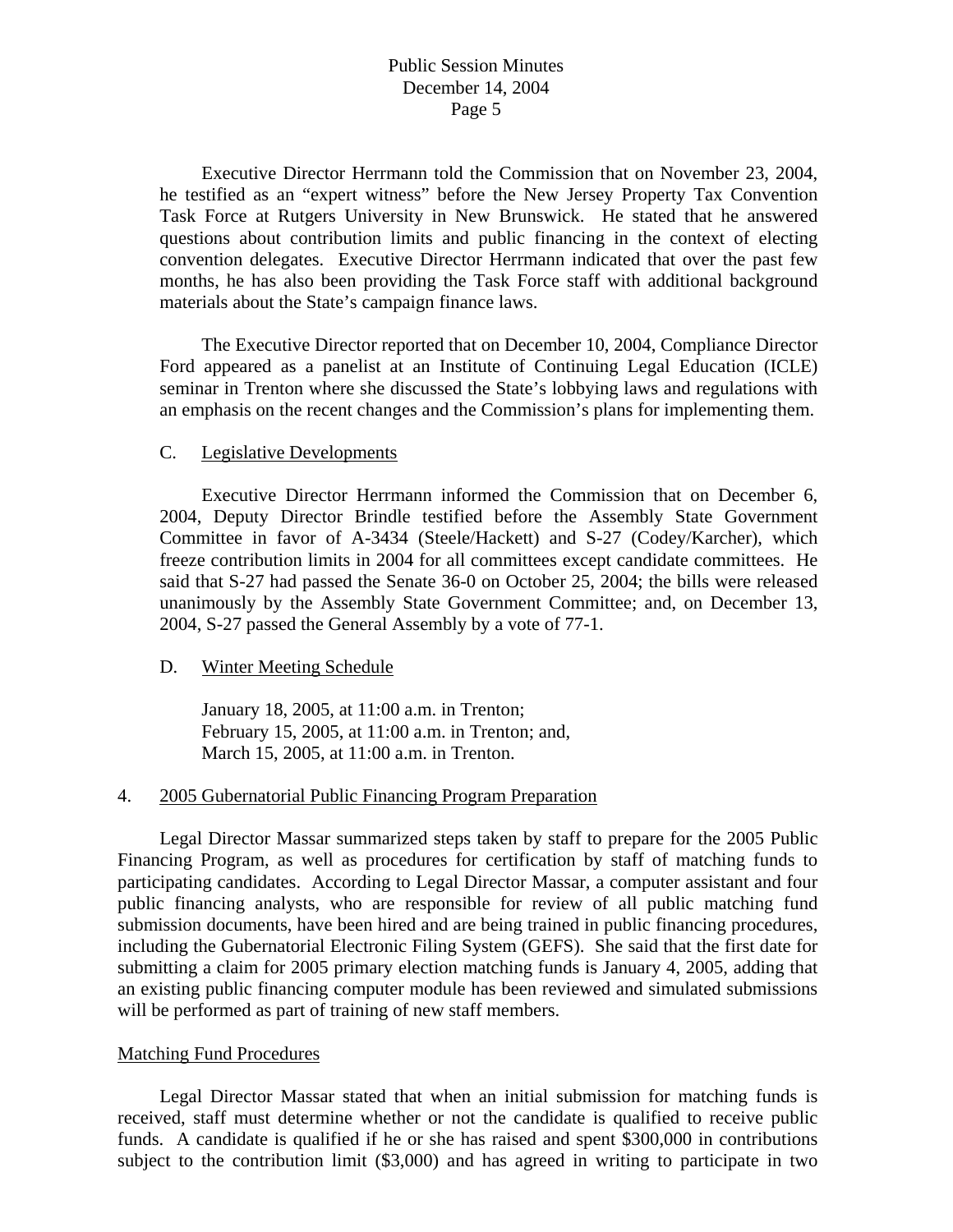gubernatorial primary election debates. Other criteria must be met as well, she said, including compliance with issue advocacy organization disclosure. During the submission review process, each contribution in each submission and its supporting documentation will be reviewed by staff for conformity with statutory and regulatory criteria. She said that staff anticipates that the detailed submission review process for initial submissions received from each campaign, which at first may be very large, will take a minimum of three weeks. She noted that the time required for staff to process a submission is also affected by the number of candidates making submissions received on each submission date. As campaigns become familiar with the complex public financing submission requirements, later submissions usually contain fewer errors and can be reviewed more quickly, she said. Legal Director Massar stated that once staff has completed its detailed examination of a submission and all data is entered into the computer and verified, a computer calculation is made to determine the exact amount of public funds to be certified to the candidate for the submission.

 Finally, Legal Director Massar requested that the Commission specifically authorize staff to certify public fund amounts to the Department of Treasury for payment upon completion of its review of a submission in order to certify public matching fund amounts to candidates as quickly as possible and therefore to make public funds promptly available.

### Gubernatorial Debates

 Legal Director Massar continued her discussion by commenting on the debate process. She said that to qualify for receipt of public matching funds, each gubernatorial candidate must sign an agreement to participate in two debates. She said that no primary election debate is required to be held if only one candidate for the party nomination qualifies to participate in the debates. When debates are to be held, the Commission is responsible for selection of the gubernatorial debate sponsor, who must not be affiliated with any holder of or candidate for elective public office. She indicated that sponsors must agree not to endorse any candidate in the pending primary or general election until completion of the debate, and must demonstrate prior debate experience with candidates for Statewide office in New Jersey.

 Following her discussion of the debate selection process, Legal Director Massar discussed compliance with expenditure rules and the adjudication of expenditure limit complaints.

 Commissioner Burstein asked about the status of the Public Financing Program if both general election candidates decide not to take public funds.

 Executive Director Herrmann stated that it has historically been the position of the Commission to wait until the conclusion of the gubernatorial election to evaluate the process. He said that following the period of evaluation, which includes public hearings, the Commission issues a report.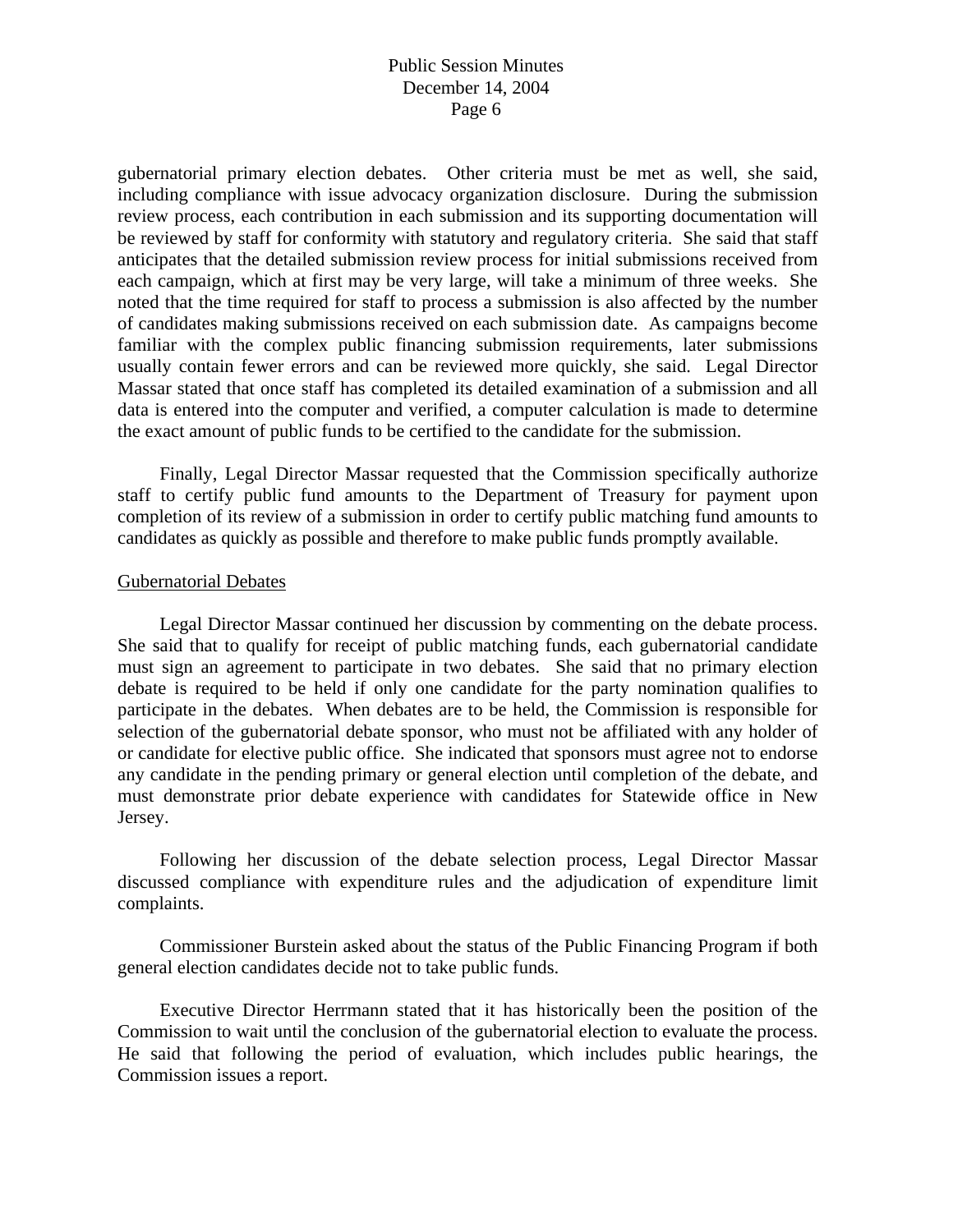Commissioner Burstein queried as to whether or not expenditure limits or public funds caps could be lifted for participating candidates competing against candidates who opt out of the program.

 Legal Director Massar indicated that the Commission has recommended legislation to that effect in its Annual Reports.

 Commissioner Burstein said that the amount of money provided by the program is adequate for enabling candidates to get out their message. He suggested that the purpose of the program was to level the playing field somewhat and that the introduction of wealthy candidates somewhat defeats the goals of the program.

 Commissioner Burstein then asked whether or not the debate criterion, which requires sponsors to have prior experience at running debates, presents a problem by narrowing the field of potential debate sponsors.

 Legal Director Massar indicated that because there have now been debates in four gubernatorial election cycles and experienced sponsors have partnered with organizations without debate experience, the pool of sponsor organizations with qualifying debate experience has therefore been expanded. She concluded that she believes there is not a problem finding sponsor organizations with debate experience.

 Initiated by Chair English, the Commission discussed how to make the debate process strong, with particular attention paid to the issue of commercial sponsorship.

 Chair English asked Commissioner Burstein to look into the subject of public financing to come up with recommendations for enhancing the program.

 Chair English asked whether or not the Commission needs to adopt regulations regarding the possible Constitutional Convention on Property Taxes.

 Executive Director Herrmann stated that it is not clear whether or not a convention will be held or what the financing scheme will be and that, therefore, there are no regulations that the Commission can undertake at this time. Further, an election of convention delegates might be covered by existing rules.

 Chair English asked Commissioner Tober to be the point person on the Commission for the Property Tax Convention.

 On a motion by Commissioner Davis, seconded by Commissioner Burstein and passed by a vote of 4-0, the Commission approved the staff report on the 2005 Gubernatorial Public Financing Program.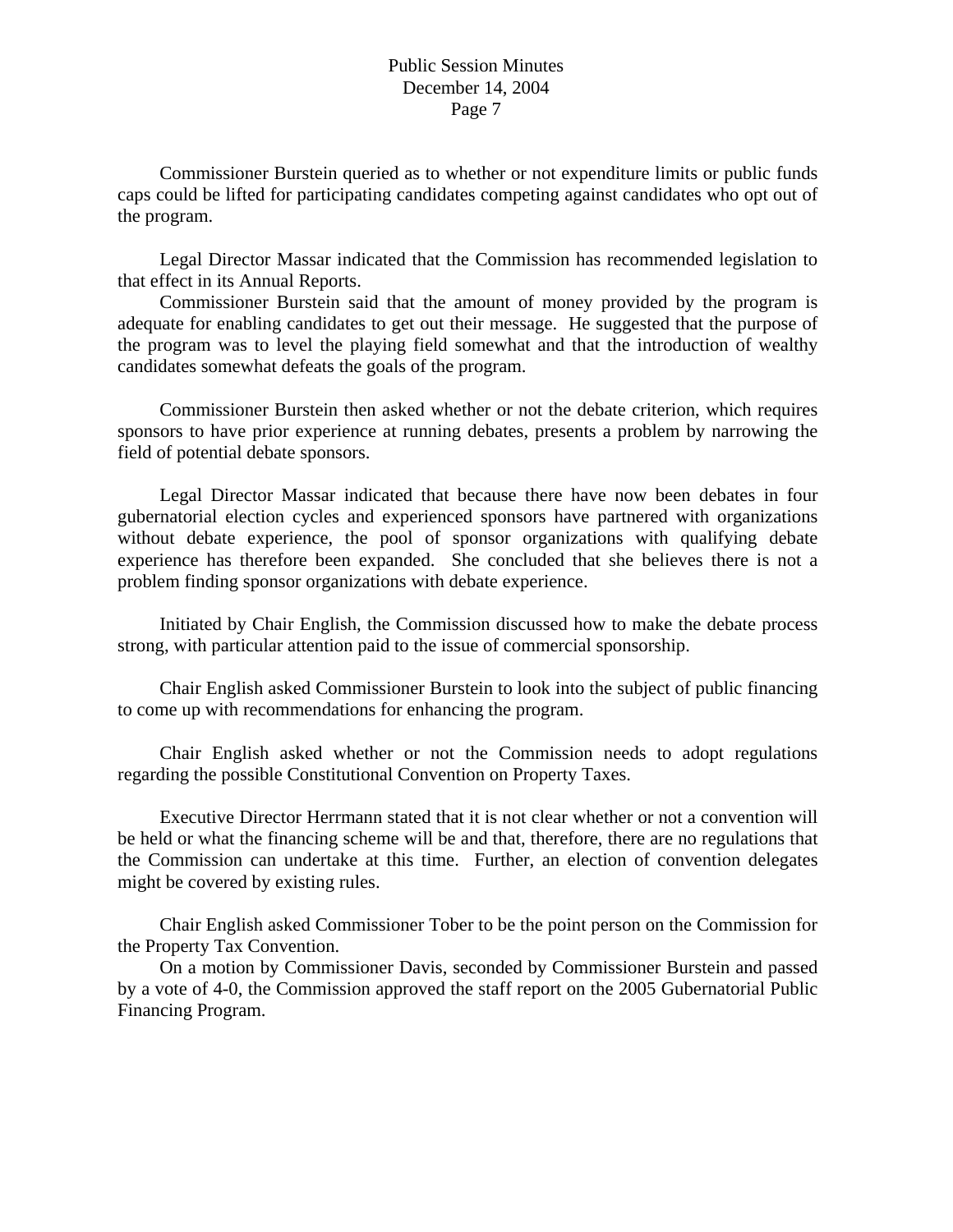### 5. Code of Ethics

 The Commission briefly discussed the Commission's Code of Ethics, in particular with regard to Commissioner membership in organizations that are open to the general public.

 Chair English asked Deputy Director Brindle to clarify this issue with Rita Strmensky, executive director of the Executive Commission on Ethical Standards.

 Commissioner Burstein asked if the subjective language in paragraph seven of the Code of Ethics, which creates a standard of "an impression or suspicion among the public," can be eliminated from the Code of Ethics. He said that similar language has been removed from the law profession's Rules of Professional Conduct (RPC) because it was found to be too subjective and difficult to administer.

 Commissioner Davis said that he has no difficulty leaving this language in the Code of Ethics because during his years as a judge he always used this phrase as a moral anchor.

 Commissioner Burstein stated that he understood Commissioner Davis' position, but noted he believes the more specific provisions of the Commission's Code of Ethics address the possible conflicts that may arise for a Commissioner. He expressed his discomfort when a decision is based upon an appearance or impression that conduct may be unethical.

 Commissioner Davis stated that he saw the Commissioner's point with regard to the specific language in the Code of Ethics.

Again, the Executive Commission on Ethical Standards will be consulted.

 Commissioner Burstein noted a typographical error in paragraph seven. The word "or" will be corrected to "of."

 Chair English asked Commissioner Davis to think about issues involving the Code of Ethics.

## 6. Resolution to go into Executive Session

 On a motion by Vice Chair Tober, seconded by Commissioner Burstein and passed by a vote of 4-0, the Commission resolved to go into Executive Session to discuss the following matters, which will become public as follows:

A. Final Decision Recommendations in violation proceedings which will not become public. However, the Final Decisions resulting from those recommendations will become public not later than seven business days after mailing to the named respondents.